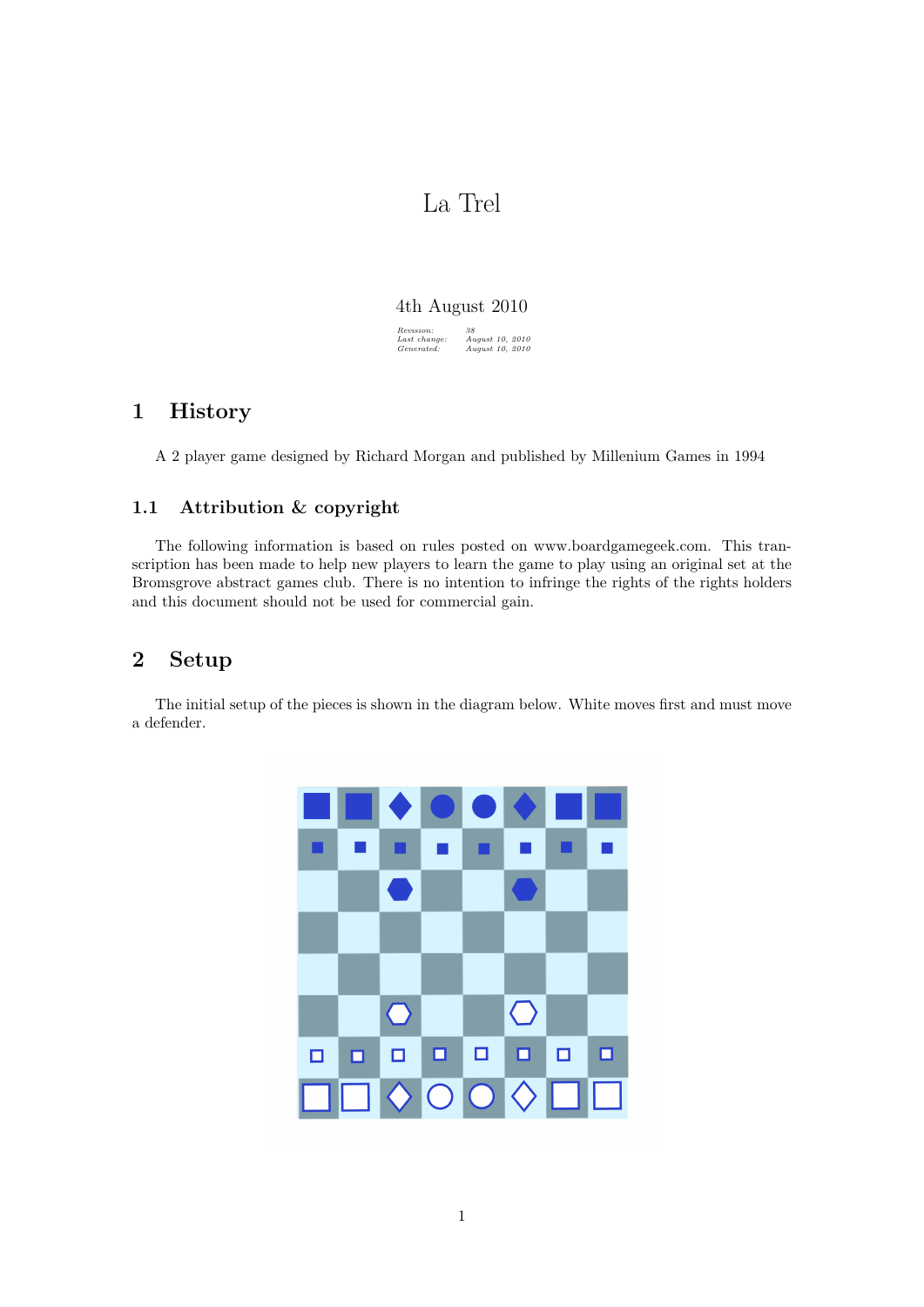## 3 Basic Game

#### 4 Movement of the pieces

The pieces in La-Trel move as follows:



Defender (small square) one space in any direction orthogonally. Defenders cannot capture other pieces.

Sabre (large square) Like a rook in chess

Trident (diamond) Like a bishop in chess

Warrior (round) Like a queen in chess

Blocker (hexagon) Only used in Advanced La-Trel. Blockers cannot be captured or capture any opponent's piece. It must be pointed out that Blocker pieces can only move over unoccupied squares (they are not allowed to jump any piece on the board).

#### 4.1 Capturing

Pieces are captured by jumping over them and occupying the space immediately beyond them, as in draughts (checkers). The piece is then removed from the board. This rule does not apply in corners. In the basic game, to capture a piece in a corner, you do so by substitution, as in chess.

Moves are restricted as follows:

- A piece may not capture another piece unless there is a clear path between it and the piece being captured.
- A player is not forced to capture a piece just because he/she is able to do so.
- A player cannot pass on his turn.
- A move cannot be made if it would cause the third occurrence of the same board position.